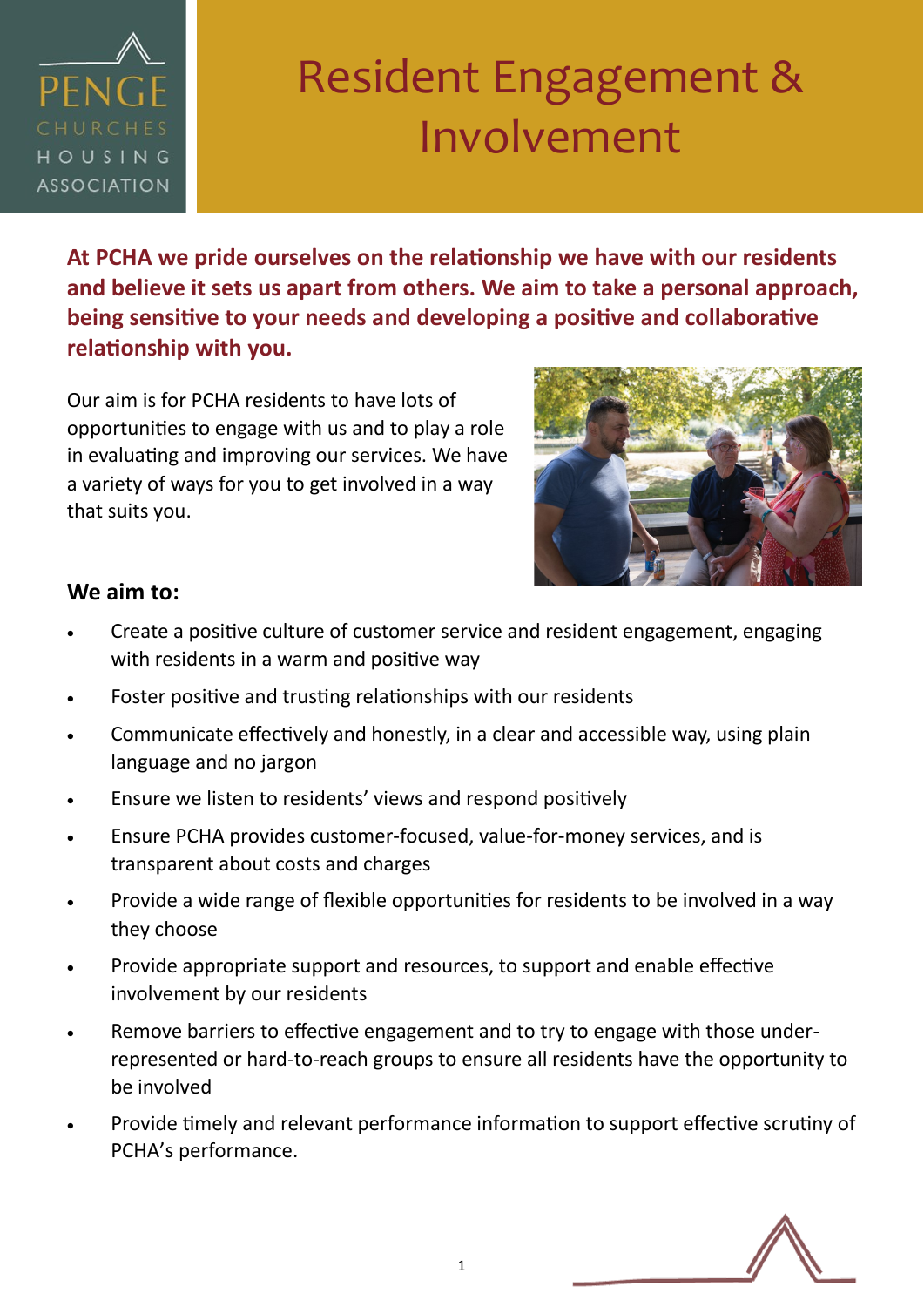

# Resident Engagement & Involvement

### **Consultation**

We regularly seek the views of our residents on policies and other matters through a variety of means including the newsletters, website and Facebook/social media. Additionally, rather than formal structured meetings, residents are able to get involved in a range of ways that may include:

- Working parties and brainstorming sessions
- Email consultation
- Telephone or online surveys
- Formal or informal meetings, either in person or online
- Social media e.g. Facebook.



### **Involvement**

We are committed to involving our residents in developing, shaping and scrutinising our services. We recognise that we are accountable to you for the services we provide and in order to ensure proper levels of accountability, meaningful engagement and involvement are vital. However, this has to be balanced against value for money and the most effective use of our resources.

We aim to offer a menu of opportunities for involvement that is intended to provide a mix of formal and informal mechanisms at different levels that people can dip in and out of as required to suit them. We will ensure that these opportunities are accessible to as many residents as possible, tailoring opportunities to suit different residents as appropriate.